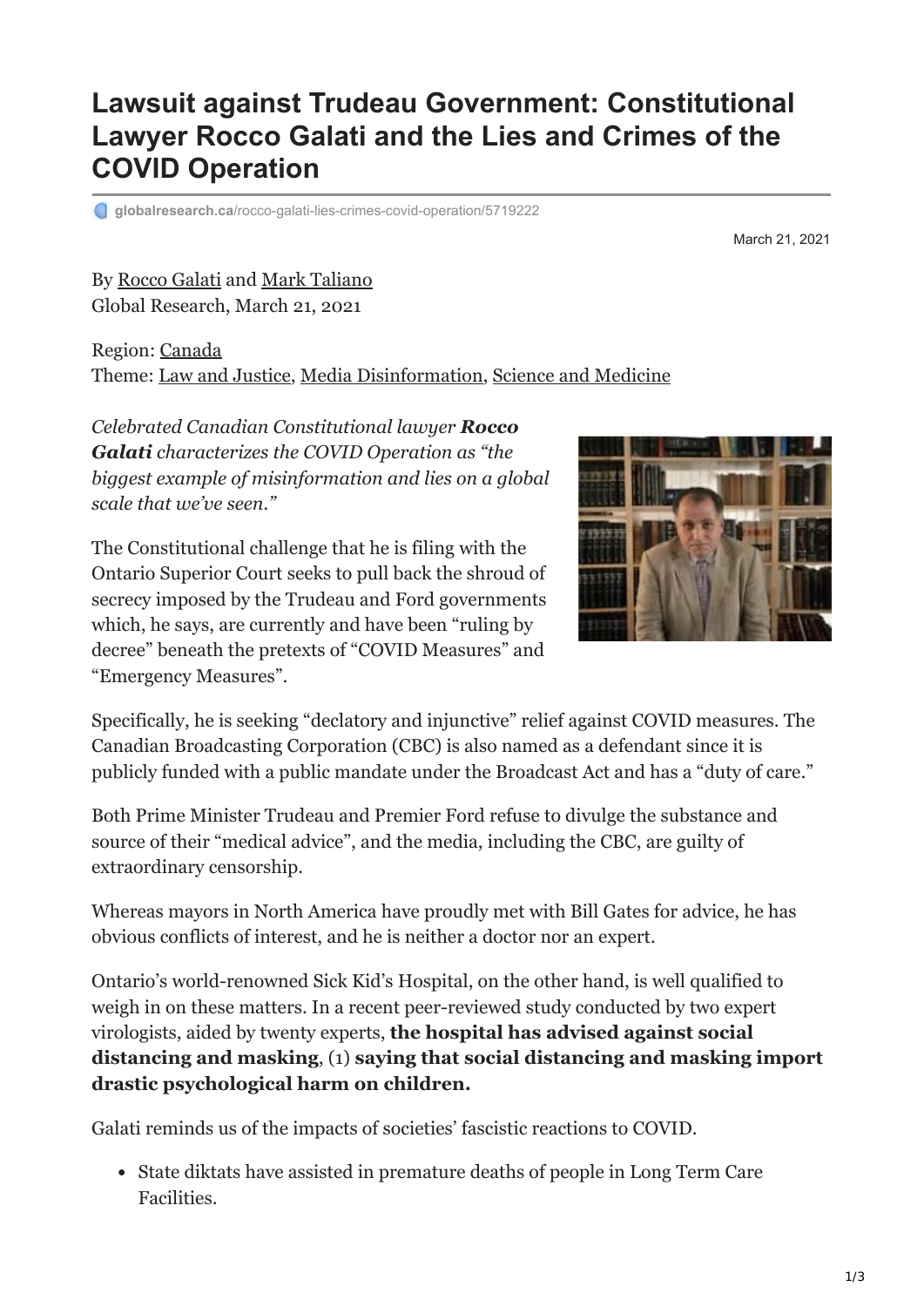- 170,000 scheduled surgeries (including heart and cancer surgeries) in Canada were postponed,
- suicides have spiked,

The Guardian reported that in the month of April 2020 alone, there were 10,000 extra dementia patient deaths in England and Wales. (2) The World Food Bank notes that 130 million additional people will be on the brink of starvation due to COVID measures (already one child starves to death every 29 seconds on planet earth).

Galati explains how all of **the COVID statistics have been manipulated,** saying, for example, that if the primary cause of death is cancer, but COVID is evident or presumed, then the Cause of Death is listed (falsely) as COVID.

The government's reactions to COVID amount to "state crimes". Galati's lawsuit should be a strong step in freeing ourselves from these destructive globalist tentacles.

## *Rocco Galati is Toronto based Constitutional Lawyer*

*Mark Taliano is a Research Associate of the Centre for Research on Globalization (CRG) and the author of [Voices from Syria](https://www.marktaliano.net/covid-19-and-fake-news/), Global Research Publishers, 2017. Visit the author's website at [https://www.marktaliano.net](https://www.marktaliano.net/) where [this article](https://www.marktaliano.net/rocco-galati-and-the-lies-and-crimes-of-the-covid-operation/) was originally published.*

## **Notes**

(1) John C.A. Manley, "Toronto Children's Hospital Recommends Back to School without Masks or Social Distancing. Detailed Report." Global Research, 21 July, 2020. [\(https://www.globalresearch.ca/back-school-without-masks-social-distancing-advises](https://www.globalresearch.ca/back-school-without-masks-social-distancing-advises-sickkids-hospital/5719018)sickkids-hospital/5719018) Accessed 22 July, 2020.

(2) The Guardian, "Extra 10,000 dementia deaths in England and Wales in April." 5 June, 2020.

[\(https://www.theguardian.com/world/2020/jun/05/covid-19-causing-10000-dementia](https://www.theguardian.com/world/2020/jun/05/covid-19-causing-10000-dementia-deaths-beyond-infections-research-says)deaths-beyond-infections-research-says) Accessed 22 July, 2020.

The original source of this article is Global Research

Copyright © [Rocco Galati](https://www.globalresearch.ca/author/rocco-galati) and [Mark Taliano](https://www.globalresearch.ca/author/mark-taliano), Global Research, 2021

## Articles by: [Rocco Galati](https://www.globalresearch.ca/author/rocco-galati) and [Mark Taliano](https://www.globalresearch.ca/author/mark-taliano)

**Disclaimer:** The contents of this article are of sole responsibility of the author(s). The Centre for Research on Globalization will not be responsible for any inaccurate or incorrect statement in this article. The Centre of Research on Globalization grants permission to cross-post Global Research articles on community internet sites as long the